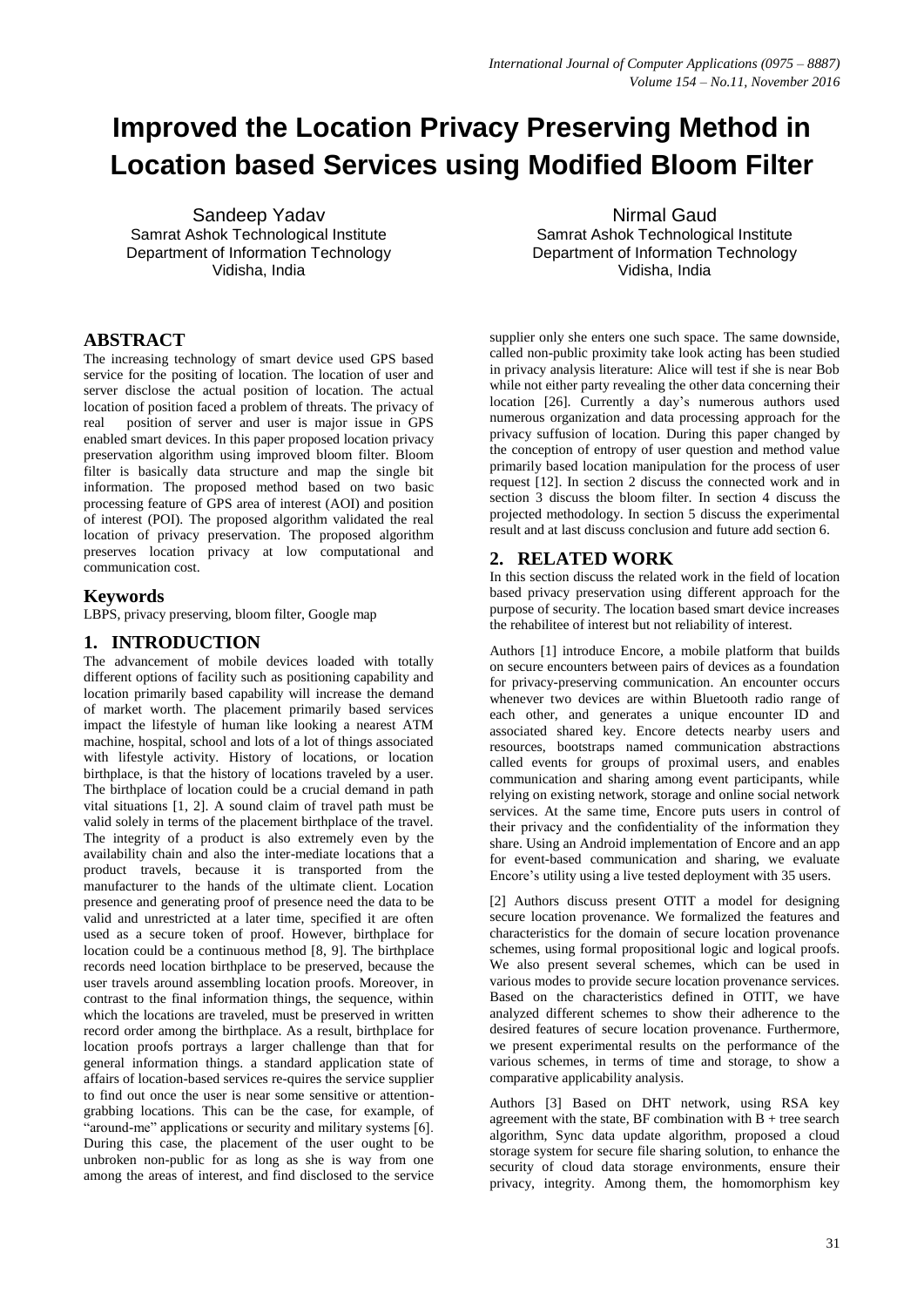agreement allows authorized users get more control key and in order to achieve the purpose of file sharing. SP in the key negotiation process completely unable to get control of the key information to ensure the privacy of user data. When using DHT network and other errors Shamir secret sharing algorithms such loss or malfunction occurs in the network, you only need to re-select other nodes to obtain data, without the use of retransmission mechanism to improve the resource utilization.

[4] Authors present a survey of this emerging field. Basic concepts of SAN are introduced. We intend to generalize the widely-used social properties in this regard. The state-of-theart research on SAN is reviewed with focus on three aspects: routing and forwarding, incentive mechanisms and data dissemination. Some important open issues with respect to mobile social sensing and learning, privacy, node selfishness and scalability are discussed. Socially-aware networking is going to be a new hotspot of research on network science and engineering. The close connection between ubiquitous mobile devices and the users' social relationships attracts researchers to explore the potential of introducing social properties into network design.

Authors [5] identify different design dimensions of pervasive computing middleware and investigate their use in providing various system services. In-depth analysis of the system services has been carried out and middleware systems have been carefully studied. With a view to aid future middleware developers, we also identify some challenging open research issues that have received little or no attention in existing middleware solutions. They investigated a large number of disparate Pac middleware solutions and infer that Pac middleware helps the programmer develop applications in several ways.

[6] Authors discuss the aim to provide a clear categorization on safety challenges and a deep exploration over some recent solutions in MSNs. This work narrows the safety challenges and solution techniques down from Opponents and delaytolerant networks to MSNs with the hope of covering all the work proposed around security, privacy, and trust in MSNs. To conclude, several major open research issues are discussed, and future research directions are outlined. The concept of MSNs is a novel social communication paradigm that exploits opportunistic encounters between human-carried devices and social networks. Like any other emergent archetype of technology, MSNs demand time to be totally safe and immune.

[7] Authors present a survey of security and privacy preserving issues in M2M communications in Cyber-Physical Systems. First, we discuss the security challenges in M2M communications in wireless networks of Cyber-Physical Systems and outline the constraints, attack issues, and a set of challenges that need to be addressed for building secure Cyber-Physical Systems. Then, a secure architecture suitable for Cyber-Physical Systems is proposed to cope with these security issues. Eventually, the corresponding countermeasures to the security issues are discussed from four aspects: access control, intrusion detection, authentication and privacy preserving, respectively. Along the way we highlight the advantages and disadvantages of various existing security schemes and further compare and evaluate these schemes from each of these four aspects.

[8] Authors investigate the research progress in RFID with anti-collision algorithms, authentication and privacy protection protocols, localization and activity sensing, as well

as performance tuning in realistic settings. We emphasize the basic principles of RFID data management to understand the state-of-the-art and to address directions of future research in RFID. As a key technology of automatic identification, RFID has attracted increasing attention in recent years. In this article, we have discussed several research challenges and opportunities, and provided an overview of existing solutions, including anti-collision algorithms, authentication and privacy protection protocols, localization and activity sensing, as well as performance tuning in realistic settings.

Authors [9] present security requirements, challenges and existing authentication schemes in WSN. WSN finds applicability in many domains and hence information gathered is sensitive and should be held confidential. To achieve this confidentiality, authentication of node is necessary. Many schemes proposed on authentication and some of the significant ones are discussed in this paper. While most authentication schemes are focus only on the security while other major compelling challenges for authentication is to provide proper scalability, reduced communication and computation overhead.

#### **3. BLOOM FILTER**

A Bloom filter (BF) is a data structure that represents a set of elements in a space-efficient manner. A BF generated for a specific set allows membership queries on the originating set without knowledge of the set itself. The BF always determines positively if an element is in the set, while elements outside the set are generally determined negatively, but with a probabilistic false positive error [14].

Definition 1. We define a Bloom alter B(S) representing a set

$$
S = \{a_{1, \dots, a_1}\} \subseteq \{0, 1\}^* \text{ as the set}
$$

$$
B(S) = U_{a \in S, h \in H} h(a)
$$
 (1)

Where  $H = \{h_1, h_k\}$  is a set of *k* hash functions such that each  $h_i \in H: \{0, 1\}^* \to \{1, m\}$ , that is, the hash functions take binary strings as input and output a number uniformly chosen in {1, m}.

A Bloom alter B(S) can be represented as a binary vector b composed of *m* bits, where the it bit

$$
b[I] = \begin{cases} 1 & \text{if } i \in B(S) \\ 0 & \text{if } i \notin B(S) \end{cases}
$$
 (2).

The bloom alter is built as follows. Initially all bits are set to 0. Then, for each element  $a \in S$  and for each  $h \in H$  we calculate h  $(a) = I$ , and set the corresponding *it* bit of b to 1. Thus, m bits are needed in order to store b.

We test an element  $a_u$  against b to determine membership in S, that is, we verify whether  $a_u \in S$  if

$$
\forall h \in H, b [h (au)] = 1
$$
 (3)

If any bit in b that corresponds to a value output by one of the hash functions for  $a_{ij}$  is 0, then  $a_{ij} \in S$ . If, instead, all the hashes map to bits of value 1, then  $a_u \in S$  minus a false positive probability p determined by the number *n* of elements in S, the number *k* of hash functions in H and the maximum possible value m output by the hash functions (equal to the binary length of b) as follows:

$$
p = \left(1 - (1 - \frac{1}{m})^{kn}\right)^k \approx (1 - e^{-\frac{kn}{m}})^k \tag{4}
$$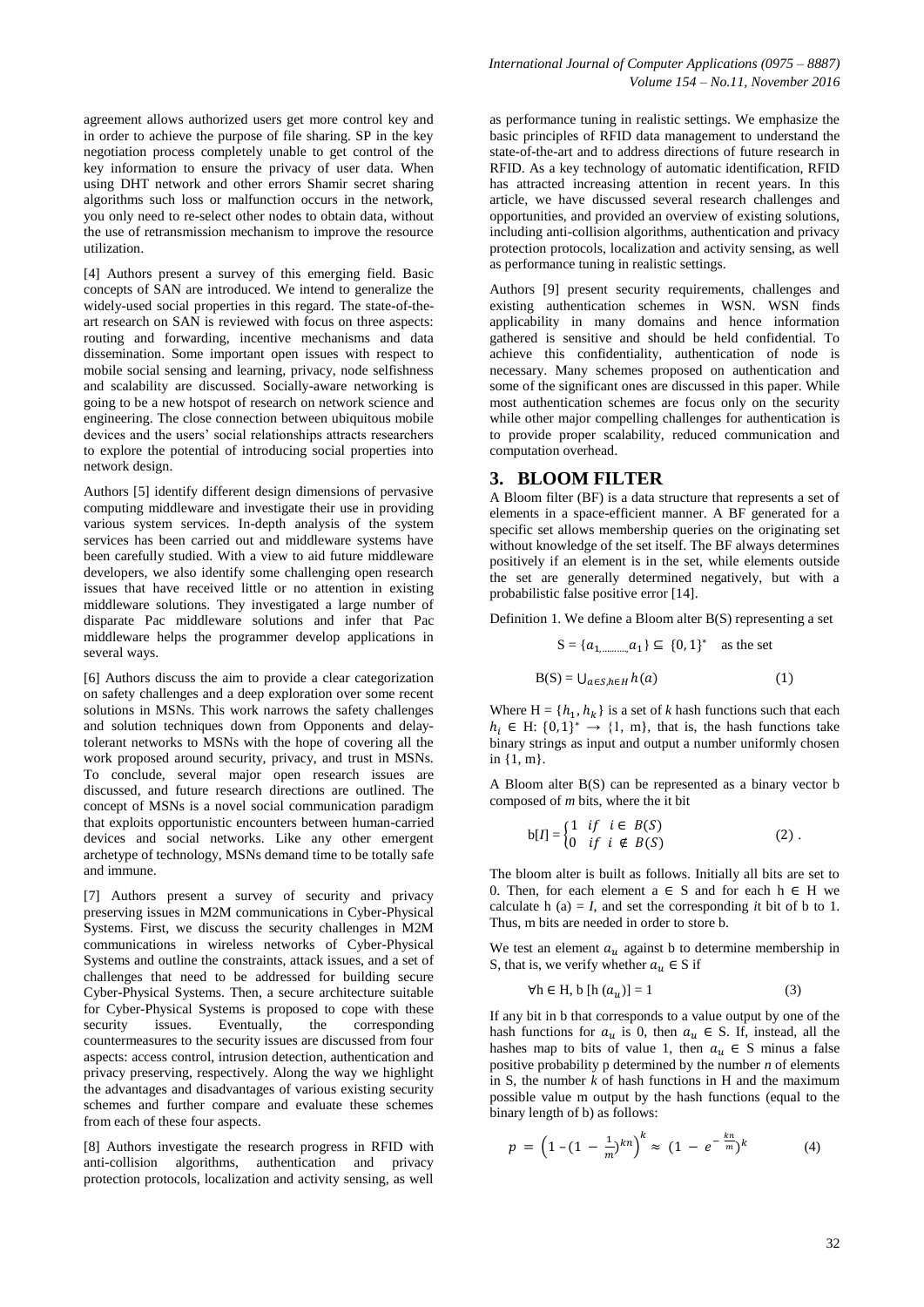This small false positive probability is due to the potential collision of hashes evaluated on different inputs, resulting into all bits associated to an element outside the originating set having value 1. As such, it is determined largely by  $k$ : if  $k$  is sufficiently small for given  $m$  and  $n$ , the resulting  $b$  is sufficiently sparse and collisions are infrequent. If we consider the approximation in (4), we can calculate the optimal number of hashes *k* as

$$
opt (k) = \frac{m}{n} \ln 2, \tag{5}
$$

From which we can infer

$$
m = \left[ -\frac{n \ln p}{(\ln 2)^2} \right] \tag{6}
$$

However, the number of hashes also determines the number of bits read for membership queries, the number of bits written for adding elements to the altar, and the computational cost of calculating the hashes themselves. Therefore, in constrained settings, we may choose to use a less than optimal *k*, according to performance reasons, if the resulting *p* is considered sufficiently low for the specific application domain.

## **4. PROPOSED METHOD**

In this section discuss the improved bloom filter for the location privacy preservation. Here modified the vector counter of the location the value of M-counter stored in the vector with the index value of an incoming query and server proceeds data. The value of query generated transforms location of same query and send to server for the processing. Transform location is basically a validation point of area of interest and position of interest. The size of LBP vector is subtracted by the size of M\*k matrix. it is a maximum limit for accepting query[18]. After getting the value of transform counter check the maximum frequent change value of transform. In this time duration compute the maximum change frequent value of the M-counter and generate the near location according to the query. For the processing of algorithm some notation is used. The used notation describes in table.

| Notation   | Description                             |
|------------|-----------------------------------------|
|            |                                         |
|            |                                         |
|            |                                         |
|            |                                         |
| M          | The value of counter for the processing |
|            | of query                                |
|            |                                         |
|            |                                         |
| E          | The frequency of user query             |
|            |                                         |
| H(x)       | Index of processing query               |
|            |                                         |
|            |                                         |
| LBP        | Location based processing               |
|            |                                         |
|            |                                         |
| T          | Transformation value of POI             |
|            |                                         |
| <b>SA</b>  | Result Query on user side.              |
|            |                                         |
|            |                                         |
| <b>POI</b> | Point of interest in MAP                |
|            |                                         |
| AOI        | Area of interest in MAP                 |
|            |                                         |
|            |                                         |
| N          | Number of user processing               |
|            |                                         |
|            |                                         |

The proposed algorithm describes in two sections, in first section describe the input query transformation process and second process discuss the search space of query according to their point of interest according to their location map.

- I. The transformation process map the user selected and search location in coordinate system in terms of geo location (x, y). The value of coordinate map according to the LBP matrix table. The value of matrix changes the value of coordinate according to their location. The algorithm steps given below.
	- 1) Input LBP= (user selected query, AOI, POI)
	- 2) Output SA=  $H(X)$ ,  $(Xu, Yu)$  here X and Y u user location coordinate
	- 3) Randomly assigned the coordinate matrix according to the coordinate
	- 4) Transform the coordinate value according to counter value M

T=  ${Xu, YU \rightarrow X1, X2}$  and forwarded to  $H(X)$ 

- 5) Map H(X) into M
- 6) Count the value of M counter
- 7) Store the value of M and calculate frequency of query
- 8) E= {query frequency}
- II. The retrieval of query result map the coordinate system and search the result in search space and measure the frequency of query and processing cost.
	- 1) Creates the query frequency counter with location Matrix.
	- 2) Decode the coordinate  $H(x)$

 $DH=1-H(X)$  here DH is decoded index

- 3) Compute the coordinate of MAP location of transform T
- 4) Get real coordinate of transform location
- 5) Measure the value of POI
- 6) Gets query result.

## **5. EXPERIMENTAL RESULT ANALYSIS**

For the validation of proposed method for privacy preservation used Google map and java software for the processing of location and position. Also design the android application for the accessing of query and measure some value of cost in terms of time and processing cost [22].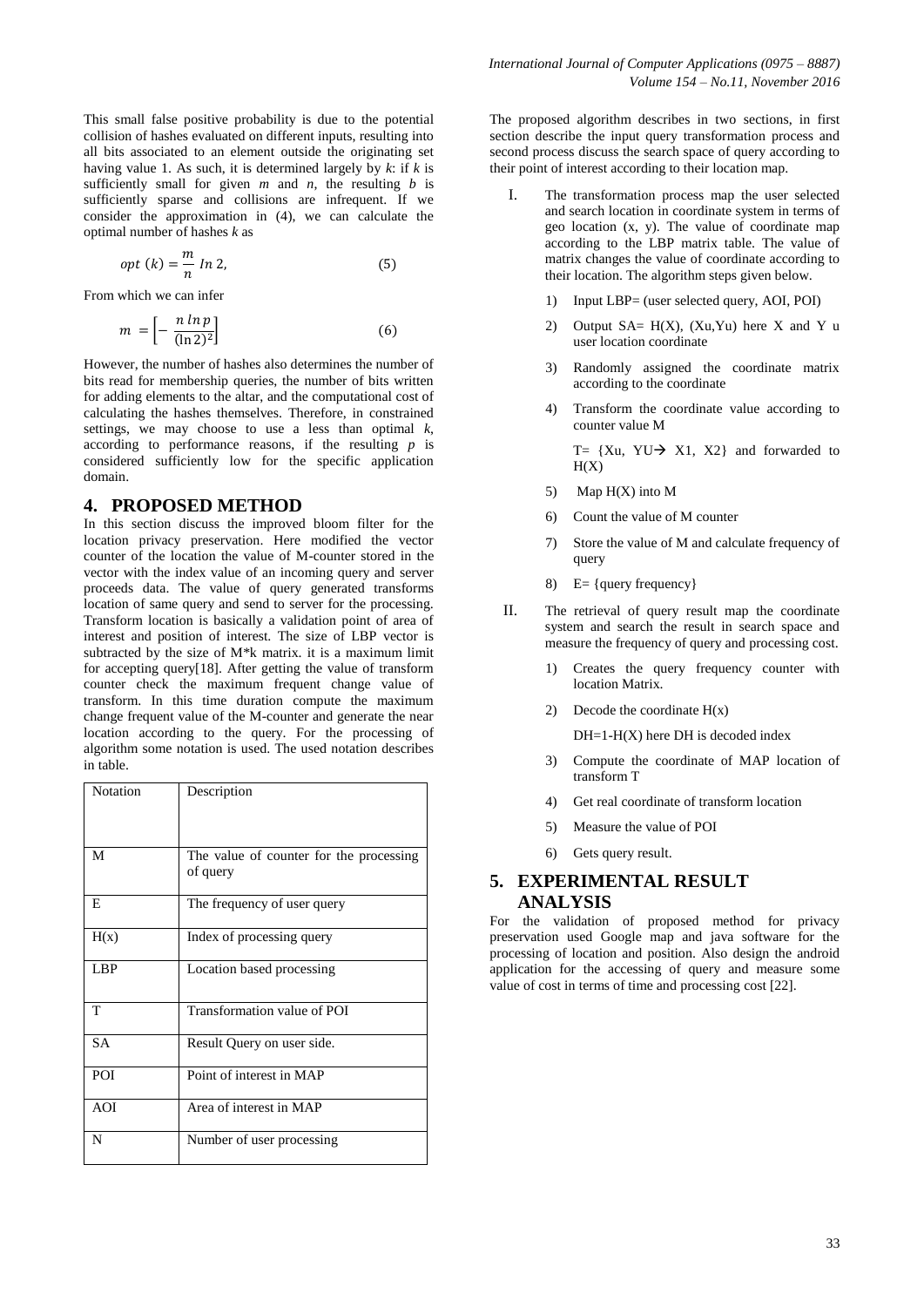

**Figure 1 given window represented path from source to destination point SV Polytechnic of User Polytechnic in the program**







**Figure 3 shows that the processing time and value of V with improved bloom counter according to the query on the Google map form the retrieval of location during server**



**Figure 4 shows that the comparison of 500 POIs and 1000 POIs with parameter of processing time and value of V with bloom counter according to the query on the Google map form the retrieval of location during server**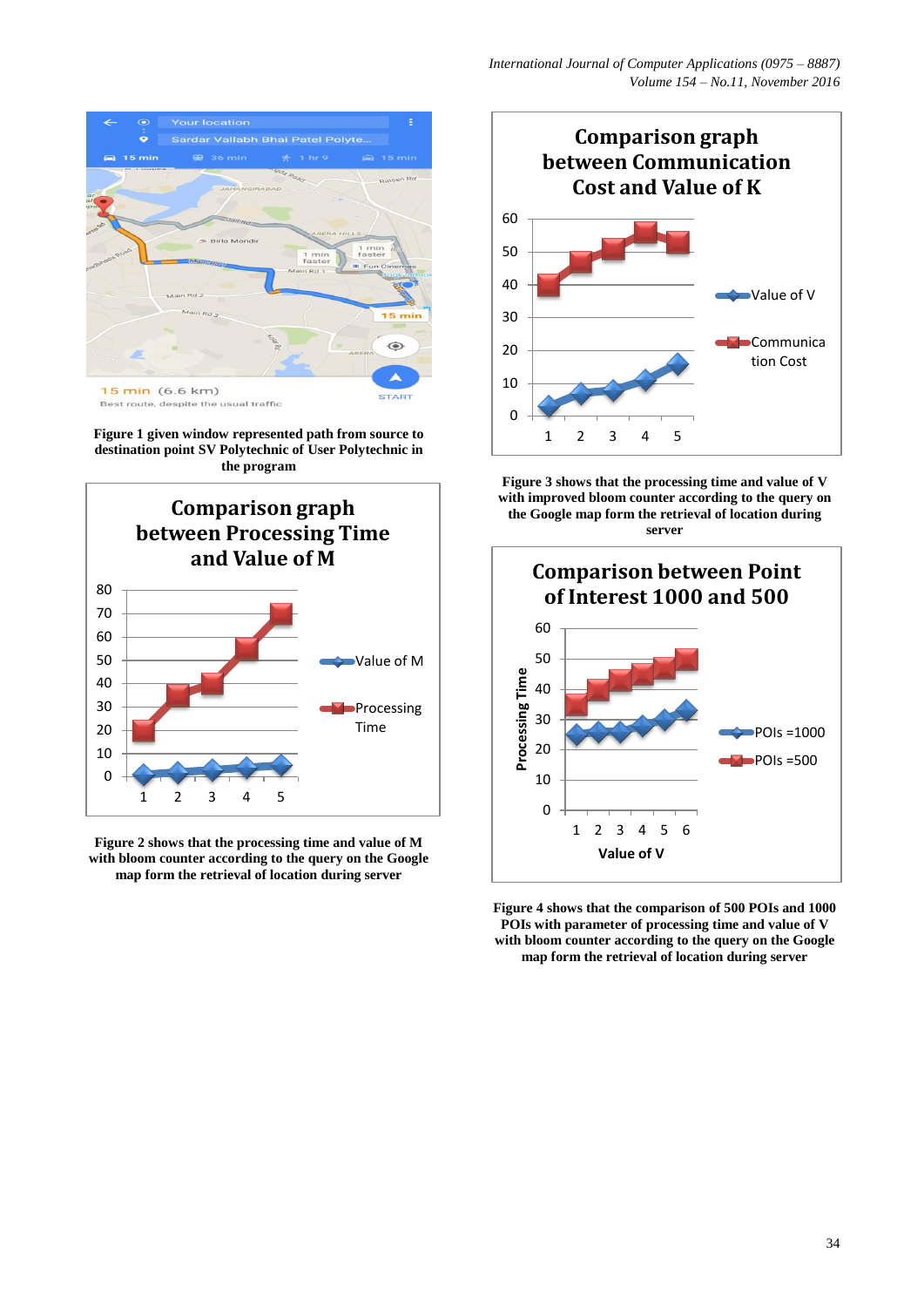

**Figure 5 shows that the comparison of 1000 Users and 10000 Users with parameter of processing time and value of V with bloom counter according to the query on the Google map form the retrieval of location during server**

### **6. CONCLUSION & FUTURE SCOPE**

In this paper modified the bloom filter for the processing of privacy preservation in location based services. The proposed method is very efficient for the location and position privacy. The proposed algorithm used the value of counter for the process of user location query according. The transform value of query produces the near value of user location and preserves the real location of user. A key feature of the system is that we get rid of the fully trusted entities to provide enhanced security. It is not expected that the stronger privacy guarantee will result in much higher cost. Extensive evaluations suggest that our proposed scheme preserves location privacy at low computational and communication cost. In our future work, we will improve our scheme by deploying multiple counters to avoid the potential bottleneck between the users and the spatial location and ensure the high security of the system.

#### **7. REFERENCES**

- [1] Paarijaat Adyta, Viktor Redeye, Matthew Lentz, Elaine Shi, Bobby Bhattachariee and Peter Druschel "Encore: Private, Context-based Communication for Mobile Social Apps", International conference on Mobile systems, applications, and services, 2014, Pp 135-148.
- [2] Rasa Khan, Shams Zeroed, Mad Mineral Hague and Raga Has an "OTIT: Towards Secure Provenance Modeling for Location Proofs", Information, computer and communications security, 2014, Pp 87-98.
- [3] Shunning Lu and Goofing Sheen "A Novel Safe File Sharing Method Based on Cloud Storage Structure in DHT Networks", International Journal of Security and Its Applications, 2015, Pp 189-200.
- [4] Fang Xia, Li Liu, Jibe Li, Xinhua Ma and Athanasius V. Vasilakos "Socially-Aware Networking: A Survey", IEEE, 2013, Pp 1-18.
- [5] Vassar Raychoudhury, Japanning Cao, Mohan Kumar and Daring Zhang "Middleware for pervasive

computing: A survey", journal Pervasive and Mobile Computing, 2013, Pp 1-24.

- [6] Asher Najaflou, Beerhouse Javari, Fang Xia, Laurence T. Yang and Mohammad S. Obadiah "Safety Challenges and Solutions in Mobile Social Networks", IEEE, 2013, Pp 1-21.
- [7] Dong Chen and Guerin Chang "A Survey on Security Issues of M2M Communications in Cyber-Physical Systems", KSII TRANSACTIONS ON INTERNET AND INFORMATION SYSTEMS, 2012, Pp 24-45.
- [8] Lei Xian, Member, Aveng Yin, Athanasius V. Vasilakos and Single Lu "Managing RFID Data: Challenges, Opportunities and Solutions", IEEE, 2014, Pp 1-18.
- [9] Santali Patel, Dr Vijay Kumar B P, Somali Singh and Rashique Jamal "A Survey on Authentication Techniques for Wireless Sensor Networks", International Journal of Applied Engineering Research, 2012, Pp 1-4.
- [10] Yao Zhen, Ming Li, Wending Lou and Y. Thomas Hour "Location Based Handshake and Private Proximity Test with Location Tags", IEEE, 2015, Pp 1-14.
- [11] Xingjian Chen, Kia Make, Kang Yen and Nike Passion "Xingjian Chen, Kia Make, Kang Yen, and Nike Passion", IEEE, 2009, Pp 52-73.
- [12] Paarijaat Adyta, Bobby Bhattacharjee, Peter Druschel, Viktor Redeye and Matthew Lentz "Brave New World: Privacy Risks for Mobile Users", Security and privacy in mobile environments, 2014, Pp 1-5.
- [13] Rasa Khan and Raga Has an "SecP2PSIP: A Distributed Overlay Architecture for Secure P2PSIP", ASE, 2014, Pp 1-12.
- [14] Keen Sung, Brian Neil Levine and Marc Liberator "Location Privacy without Carrier Cooperation", IEEE, 2014, Pp 1-10.
- [15] Ming-Chin Chuang and Jeng-Farn Lee "TEAM: Trust-Extended Authentication Mechanism for Vehicular Ad Hoc Networks", IEEE, 2013, Pp 1-10.
- [16] Yao Zhen, Ming Li, Wending Lou and Y.Thomas Hour "SHARP: Private Proximity Test and Secure Handshake with Cheat-Proof Location Tags", Springer Berlin Heidelberg, 2012, Pp 1-18.
- [17] Iris A. Jungles and Richard T. Watson "LOCATION-BASED SERVICES", COMMUNICATIONS OF THE ACM, 2008, Pp 65-70.
- [18] Lenin Ravindranath, Jitendra Paddy, Shared Agawam, Retool Mahakam, Ian Obermiller and Shahn Shayandeh "AppInsight: Mobile App Performance Monitoring in the Wild", USENIX Symposium on Operating Systems Design and Implementation, 2012, Pp 107-120.
- [19] Jibe Liu, F. Richard Yu, Chung-Horn Lung and Helen Tang "Optimal Combined Intrusion Detection and Biometric-Based Continuous Authentication in High Security Mobile Ad Hoc Networks", IEEE, 2009, Pp 806-815.
- [20] L. Garc´es-Erice, P.A. Feebler, E.W. Bier sack, G. Purvey-Keller and K.W. Ross "Data Indexing in Peer-to-Peer DHT Networks", EURECOM, 2003, Pp 1-12
- [21] J.A. Powel's, P. Garbacki, D.H.J. Edema, H.J. Sips "THE BITTORRENT P2P FILE-SHARING SYSTEM: